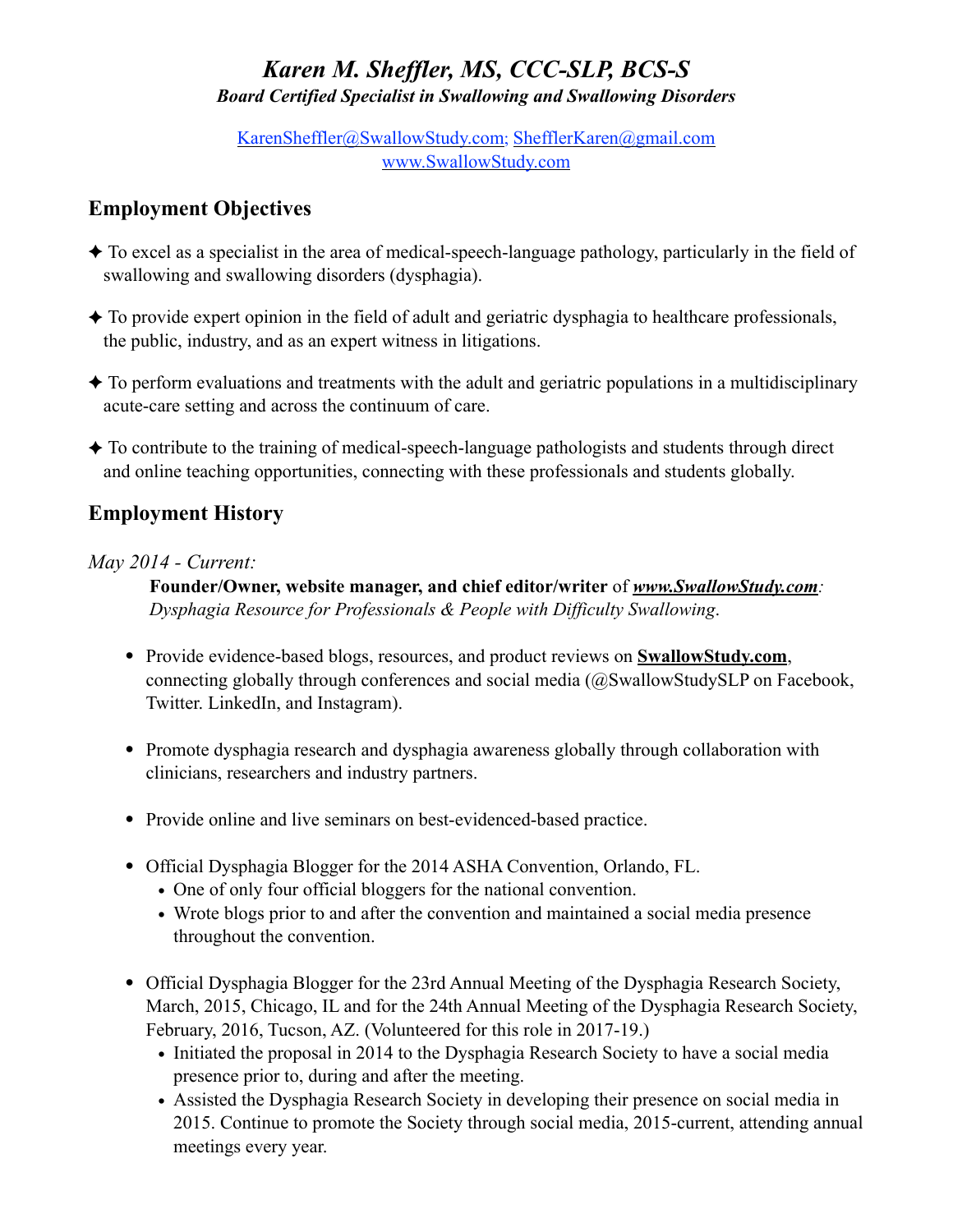- Wrote commissioned blogs prior to and after the annual meetings in 2015, 2016, and 2017; edited and published guest bloggers thereafter.
- **•** Managed the Dysphagia Research Society's Twitter & Facebook accounts from 2017-March 2020.
- **•** Published blogs on: [DysphagiaCafe.com](http://DysphagiaCafe.com), [GrayMatterTherapy.com,](http://GrayMatterTherapy.com) *ASHAsphere* at [blog.asha.org](http://blog.asha.org), [MedBridgeEducation.com](http://MedBridgeEducation.com), SDX Dysphagia Experts (Swallowing Diagnostics, LLC), National Foundation of Swallowing Disorders (NFOSD) at [SwallowingDisorderFoundation.com](http://SwallowingDisorderFoundation.com), [HormelHealthLabs.com](http://HormelHealthLabs.com) blog, and Easy to Digest for the American Board of Swallowing and Swallowing Disorders at [SwallowingDisorders.org](http://SwallowingDisorders.org)
- **• Expert witness** (2016 current), providing both plaintiff and defense services in the field of medical Speech-Language Pathology, specifically regarding swallowing disorders (dysphagia) for adults and geriatrics.
- **• Peer-reviewer** for courses in order for the following organizations to maintain ASHA -Approved CE Provider status: American Board of Swallowing and Swallowing Disorders (ABSSD); MedBridge Education; DysphagiaGrandRounds.com; and Swallowing Training and Education Portal (STEP). Specifically assisted Dr. Ianessa Humbert with the Swallowing Physiology MasterClass and Practice Portal. Invited to peer-review and pilot the Normal Swallow Practice Portal (10/2020).
- **• Dysphagia consulting and dysphagia expert** services to:
	- **•** Industry for product review and analysis for efficacy and safety.
	- **•** MedBridge Education since March 2017, creating dysphagia content for MedBridgeEducation.com's online platform, containing home exercise programs and patient education.
	- **•** Hormel Foods Corporation/Hormel Health Labs. Member of the Advisory Council for Hormel Health Labs (HHL) since 2017.
	- **•** Non-profit organizations within the field of dysphagia and outside the field of dysphagia and speech-language pathology, such as The Society of Otorhinolaryngology and Head-Neck Nurses (SOHN).
- **• IDDSI Champion** (volunteer):
	- **•** Assisted in promotion and implementation of the International Dysphagia Diet Standardization Initiative (IDDSI) since 2014. Trained by the IDDSI board to promote IDDSI and educate the public on the new framework and testing methods.
	- **•** Assisted in the following research: **[https://irp-cdn.multiscreensite.com/fb094fe2/files/](https://irp-cdn.multiscreensite.com/fb094fe2/files/uploaded/Mapping_Varibar_to_IDDSI.pdf) [uploaded/Mapping\\_Varibar\\_to\\_IDDSI.pdf](https://irp-cdn.multiscreensite.com/fb094fe2/files/uploaded/Mapping_Varibar_to_IDDSI.pdf)**
	- **•** Member of the US IDDSI Reference Group (USIRG), which was formed in 10/2020. USIRG is an informational and instructional body to support implementation of IDDSI across the United States.
		- **•** Active on 2 work groups: Resource & Best Practice and Communication & Advocacy.
		- **•** Organized the USIRG webpage (ongoing).
		- Organized IDDSI booth in the exhibit hall (virtually  $\&$  in-person) for ASHA conference 2021.
	- **•** Member of the IDDSI International Reference Group.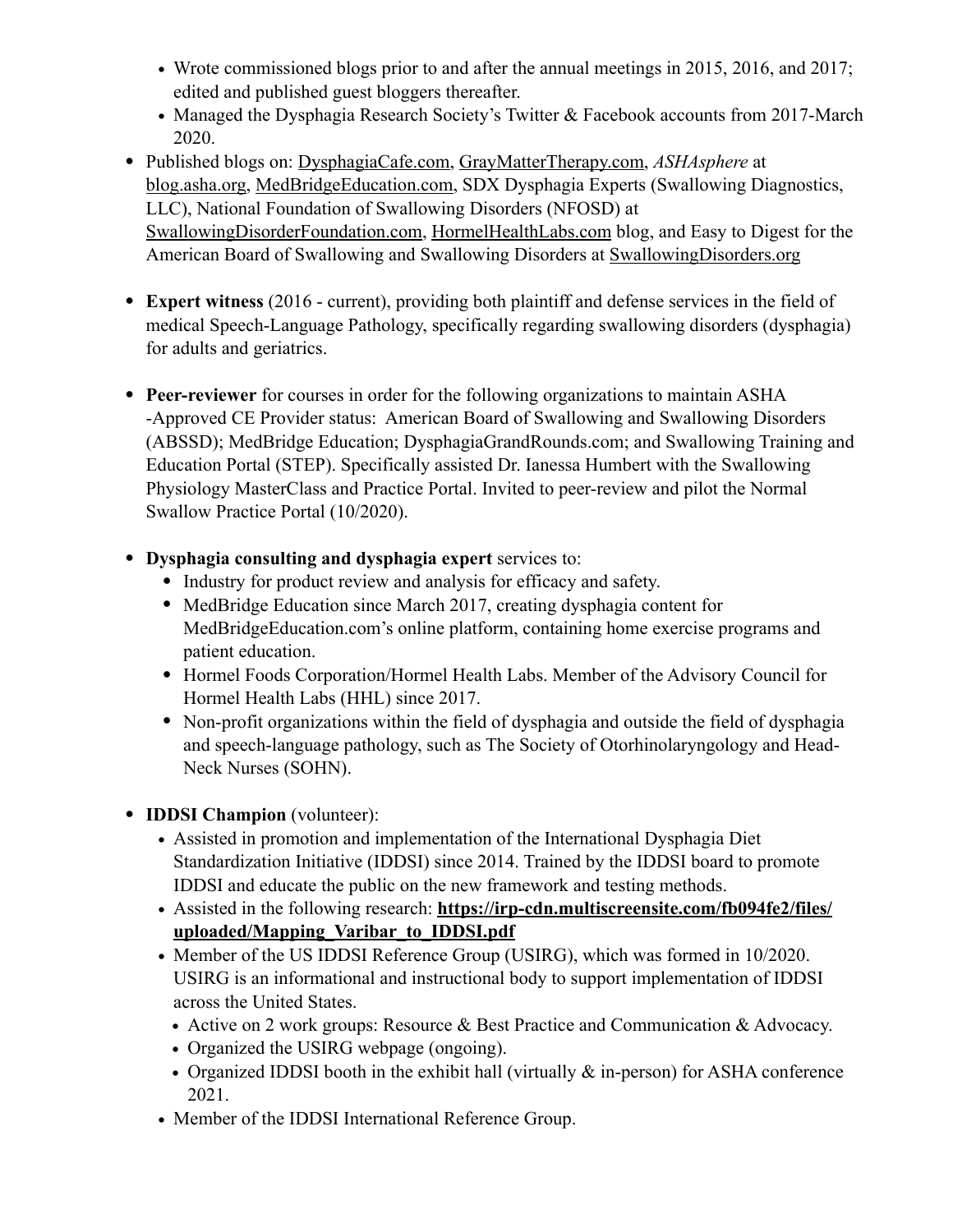## *October 2015 - Current:*

### **Speech-Language Pathologist - Per Diem. Beth Israel Deaconess Medical Center, Beth Israel Lahey Health (BILH), Boston**.

Provide inpatient Speech-Language Pathology services in the acute to critical care setting for adults-geriatrics, including bedside evaluations, treatments, and Videofluoroscopic Swallow Studies (VFSS). Provide outpatient diagnostic services with VFSS. Provide weekend SLP stroke service coverage. Provide lectures, expert opinion & training.

### *January 2012 – December 2018:*

### **Speech-Language Pathologist Per Diem. Newton-Wellesley Hospital: Partner's Healthcare**.

Provided inpatient Speech-Language Pathology services in the acute to critical care setting for adults-geriatrics, including bedside evaluations and treatments, Videofluoroscopic Swallow Studies (VFSS), and Fiberoptic Endoscopic Evaluations of Swallowing (FEES). Provided outpatient services with VFSS.

#### *May 2013 – 2016:*

## **Lecturer at Tufts University Dental School.**

Trained dental students how speech, language, and swallowing issues affect their patients and potentially impact their dental procedures.

Emphasized the impact of oral hygiene on prevention of aspiration pneumonia.

## *December 1999 – December 2013:*

**Speech-Language Pathologist. Carney Hospital: A Steward Family Hospital**, Dorchester, MA.

- **1999-2007:** Provided full-time services as the only SLP for inpatient adults-geriatrics, inpatient/ outpatient Videofluoroscopic Swallow Studies (VFSS), outpatient adults and pediatrics, and the Transitional Care Unit. (The TCU was a rehabilitation unit within the hospital, and I was the sole SLP from 1999 to 2006 when it closed).
- **2007-2013:** Provided part-time services (24-32 hours per week) as the only SLP evaluating and treating the inpatient adult-geriatric population. Additionally, performed all of the inpatient/ outpatient Videofluoroscopic Swallow Studies (VFSS) and some of the outpatient adult cognitive-linguistic and swallowing therapies.
- Established relationships with area universities: Supervised graduate school students during their clinical three-month to six-month internships from 2001 – 2013.
- Trained new nurses, nursing students, certified nursing assistants, 4th year medical students, and incoming house officers/interns.
- Collaborated on a daily basis with the nurse discharge planners to ensure continuity of care and advocate for the best discharge plan per the patients' goals of care/safety needs.
- Created and maintained all Carney Hospital Speech-Language Pathology Policies.
- Implemented and Managed the Dysphagia Program:
	- Marketed services for inpatient/outpatient VFSS.
	- Collaborated with dietitians to start dysphagia rounds for patient safety.
	- Designed, implemented and trained the Nursing Swallow Screen per the regulations by the Joint Commission and the Department of Public Health for stroke certification.
	- Created a Standard of Care to define Aspiration Precautions.
	- Initiated multiple patient-safety Continuous Quality Improvement projects (i.e., tray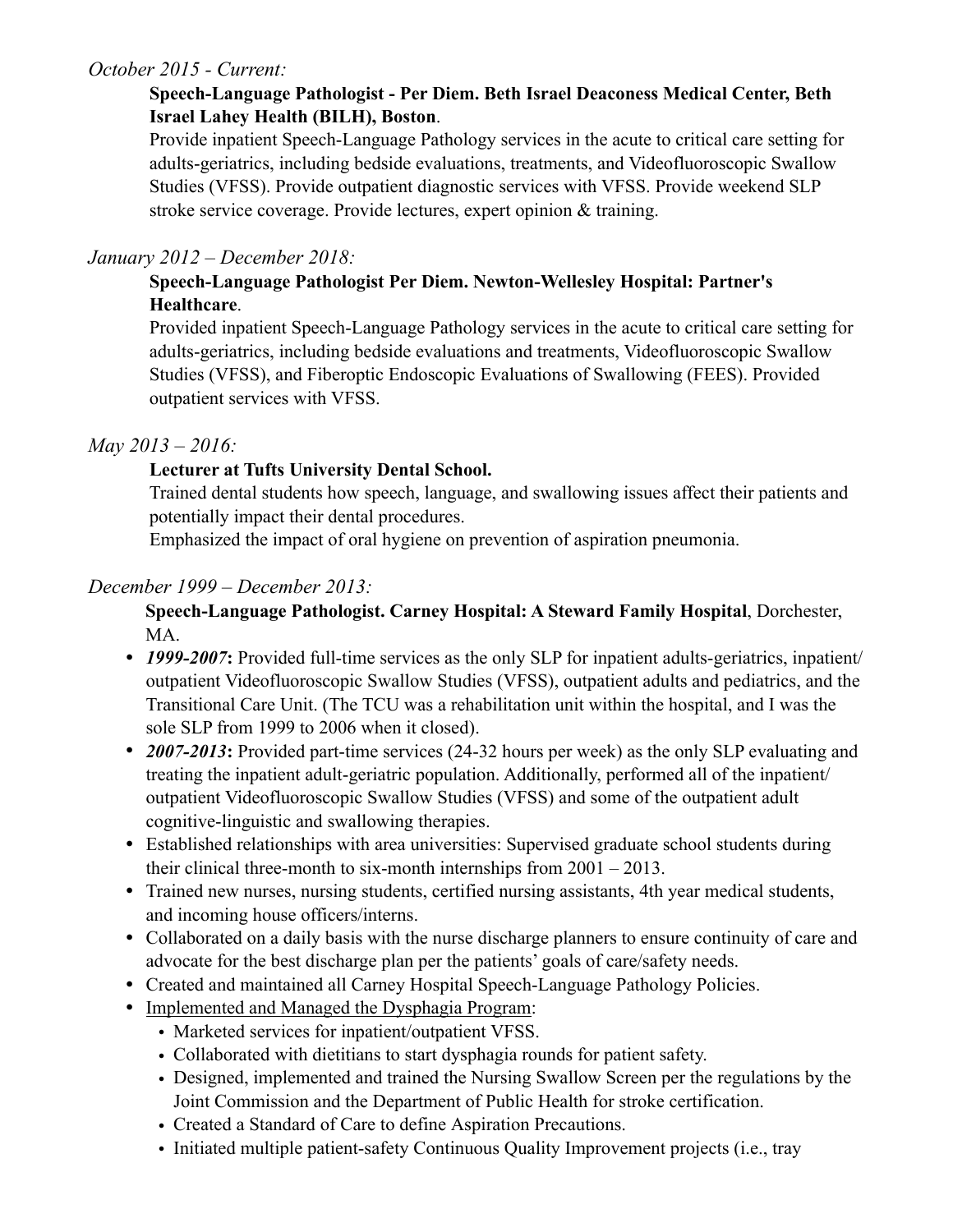accuracy).

- Established a policy for SLP Diet Ordering Privileges to ensure safe and accurate diet orders. Implemented red tray mats and red swallow guides to ensure patient safety at mealtime.
- Implemented the standardized *National Dysphagia Diet* across Steward Hospitals.
- Participated in the Boston-area Dysphagia Rounds (2000 current).
- Committees and task forces:
	- Researched hospital-acquired aspiration pneumonias and readmissions as a member of a patient safety task force within the Patient Care Assessment Committee (PCAC). Performed root-cause analysis as to why the rates of pneumonia and readmissions had increased. Presented findings and solutions.
	- Created a task force to develop a multidisciplinary hospital-wide Aspiration Precautions Policy, including comprehensive oral infection control protocols.
	- Lead the SLP Enterprise Group (6 Hospitals) to create the standardized SLP Meditech forms for our Electronic Medical Record (EMR) system. Achieved consensus on the creation of all inpatient and outpatient SLP forms. Participated in tests and launching in 2007. Lead revisions among the 6 hospitals. Produced documentation guidelines.
	- Participated in multidisciplinary geriatric rounds on inpatients.
	- Member of the Ethics Committee 2000-2013.

#### *September 1999 – December 1999:*

**Speech-Language Pathologist.** Full-time at Sunbridge of Weymouth Rehabilitation. Left position when facility was closed to new admissions per a Joint Commission survey.

#### *March 1999 – May 1999:*

**Speech-Language Pathologist**. Continued with per diem services at same skilled nursing facilities in Pittsfield and Dalton, MA with Optimum Rehabilitation. Left position when moving out of area.

#### *January 1999 – May 1999:*

**Speech-Language Pathologist - Traveling therapist** at skilled nursing facilities through Core Medical Group in Rutland, VT and Optimum Rehabilitation in MA.

**Speech-Language Pathology CFY Supervisor**. Supervised a speech-language pathologist's clinical fellowship year in Rutland, VT.

#### *March 1998 – January 1999:*

**Speech-Language Pathologist and CFY Supervisor**. Willowood of Williamstown, MA. Mariner Health/Prism Rehab Systems. Acute respiratory rehab, specializing in tracheostomy and ventilator weaning.

*\*\*\*Volunteer work in Latin America from June 1996 - January 1998\*\*\**

#### *June 1995 – June 1996:*

**Speech-Language Pathologist in Clinical Fellowship Year**. Willowbrook Nursing and Rehab Center, Lake Mills, WI. Provided inpatient and outpatient geriatric services.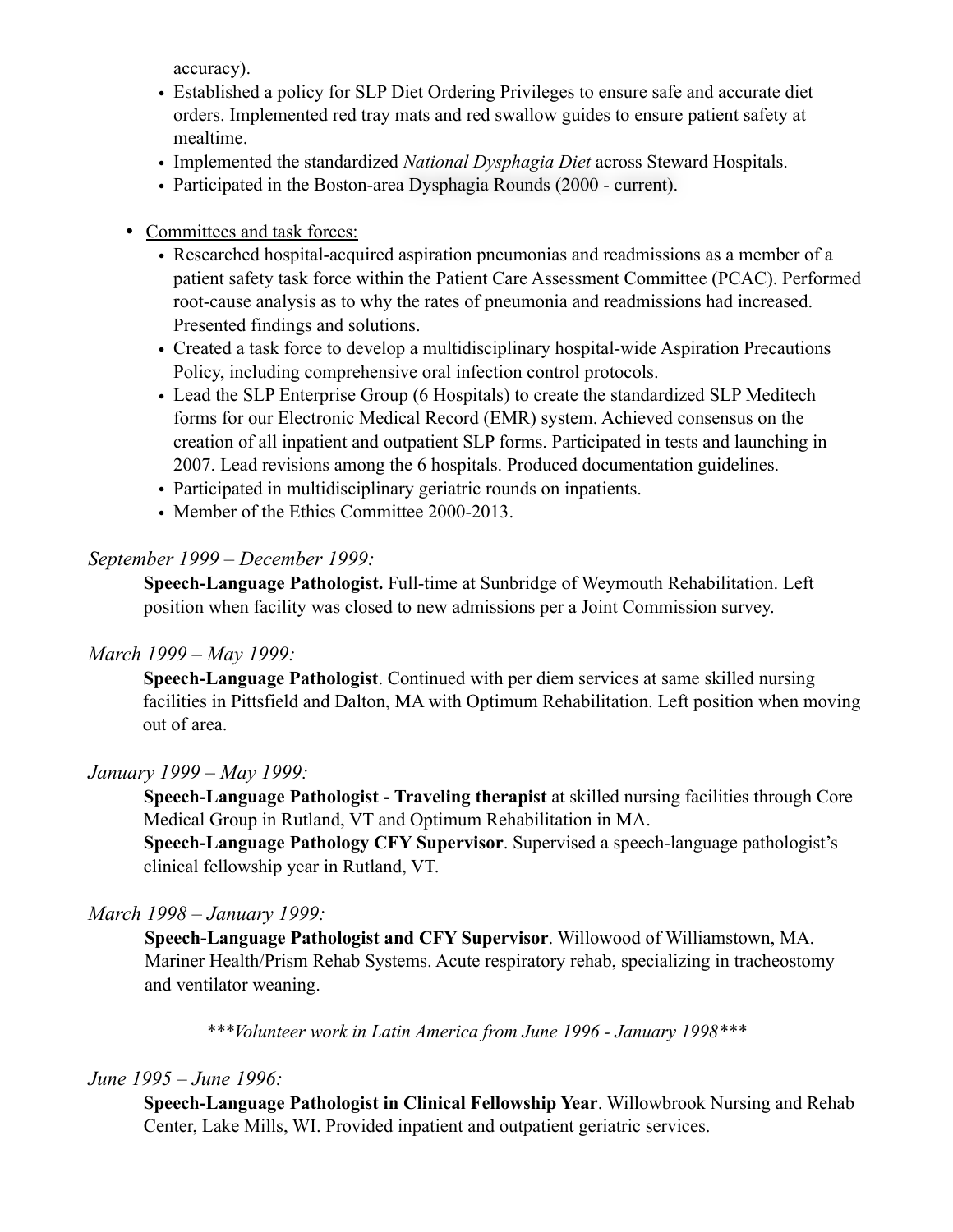## *Fall 1994 – Spring 1995:*

#### **Speech-Language Pathology Intern**.

Internships at Highland Transitional Care (Skilled Nursing Facility), Madison, WI, and in ENT/Craniofacial Clinic at the University of Wisconsin Hospital, Madison.

## **Education**

MS, Communicative Disorders – May 21,1995: University of Wisconsin – Madison. BS, Speech-Language Pathology and Audiology – May 15, 1993: Indiana University of Pennsylvania.

## **Honors/Awards**

- Graduated Summa Cum Laude with a 4.0 GPA from Indiana University of Pennsylvania.
- 8-time award winner of the American Speech-Language-Hearing Association's (ASHA) Award for Continuing Education (ACE), as of January 2022. This award is in recognition of "outstanding accomplishment" and "personal effort to continue professional learning beyond an academic degree."
- Hormel Health Labs' *Health Hero Award*. This is an award that recognizes the efforts of caregivers and clinicians who go above and beyond in providing support, education and inspiration for those with dysphagia and in need of nutritional support. In May 2019, I was their first recipient of this award. See article: [https://www.hormelhealthlabs.com/resources/health-hero-advances-dysphagia](https://www.hormelhealthlabs.com/resources/health-hero-advances-dysphagia-research/)[research/](https://www.hormelhealthlabs.com/resources/health-hero-advances-dysphagia-research/)
- Awarded the Kalynn Quinn Hensely Head & Neck Laryngology Lectureship from the Ear, Nose and Throat Nursing Foundation, advancing the art and science of nursing through education and research.

## **Certifications / Licensure / Associations**

- **Board Certified Specialist in Swallowing and Swallowing Disorders (BCS-S).** Obtained initial certification in 2012. Recertification every 5 years.
- ASHA Certificate of Clinical Competence Speech-Language Pathology, March 1996 Current.
- ASHA Member since 1995. Account number: 12005338.
- Licensed in Massachusetts since 3/3/98; number 4752; valid through 08/27/2022.
- Member of Special Interest Group 13: Swallowing and Swallowing Disorders (Dysphagia).
- Member of Dysphagia Research Society member, 2012 Current.
- Member of National Foundation of Swallowing Disorders (NFOSD).
- **•** Committee member (volunteer; invited position) serving on the Website, Communications, and Public Relations Committee (WCPRC) for the Dysphagia Research Society from May 2017-April 2020.
- Committee member (volunteer; invited position) serving on the Public Relations Committee of the American Board of Swallowing and Swallowing Disorders (ABSSD) from May 2018-current.
- **•** Co-Chair (volunteer; invited position) of the Public Relations Committee of ABSSD from March 2020 to December 2020. Continued as co-chair with the newly expanded Public Relations & Communications Committee (PRCC) of ABSSD in January 2021 for 2 years.
- **•** Member and in the Leaders group of the US IDDSI Reference Group (USIRG) & collaborate internationally with IDDSI work groups from other countries.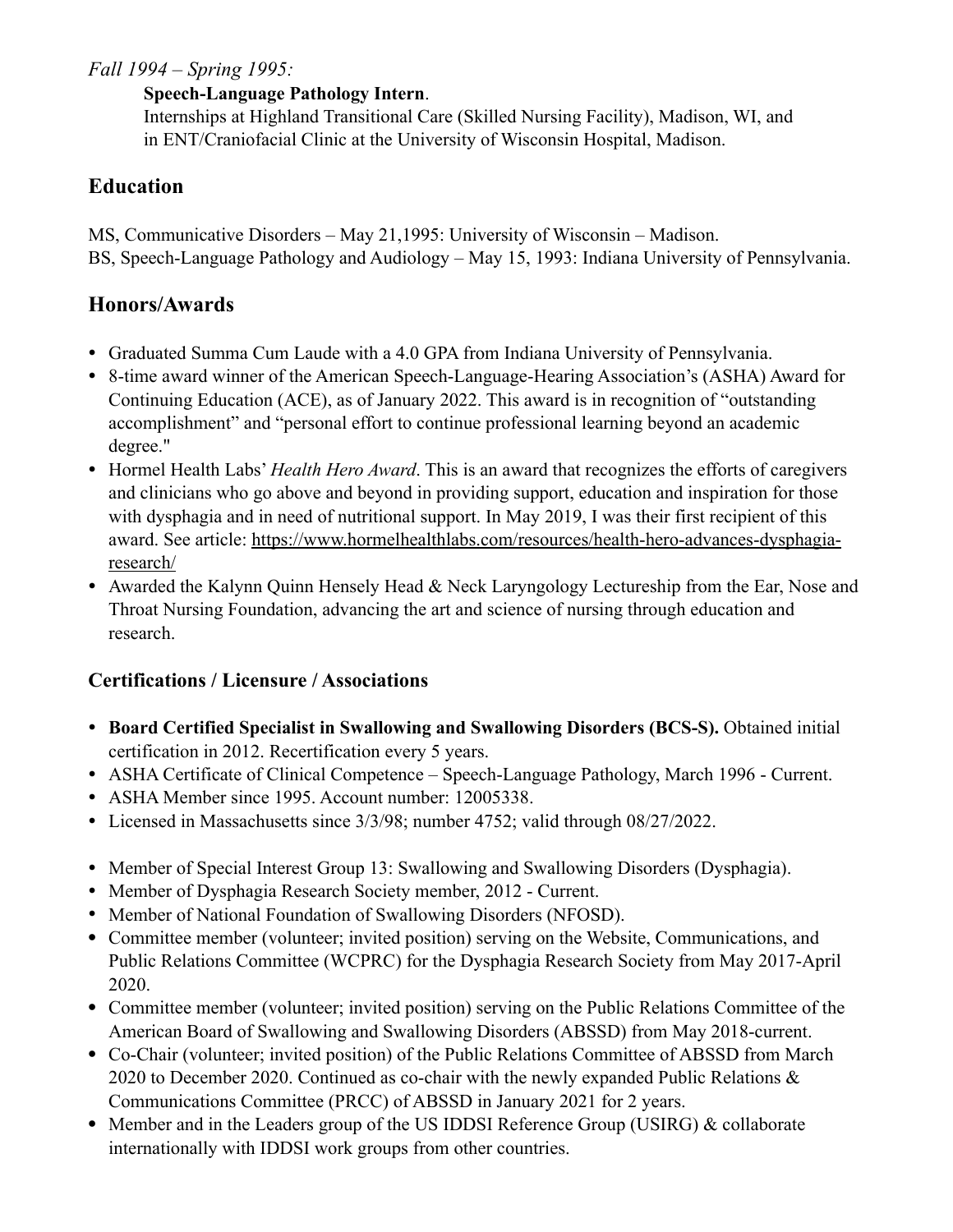## **Presentations**

- Invited speaker for Encompass Health of Braintree's 43rd Annual Neurorehabilitation Conference. **"Post-Extubation Dysphagia."** Recorded and Live/Virtual: November 12, 2022.
- Invited speaker for the 2022 Speech and Hearing BC (British Colombia) Conference. Virtual: October 22, 2022. Will present a 6-hour course spanning hot topics and the latest evidence in dysphagia evaluation and treatment.
- Invited speaker for Enrichment Webinars Series by DysphagiaCafe.com. **"Is the Swallow Normal? Ask What Else - From Interview through Documentation"** (Regarding thoroughness in Instrumental Evaluations.) Live/virtual: May 21, 2022.
- Invited speaker for the Boston Area Dysphagia Grand Rounds (live/virtual), April 27, 2022. "**IDDSI: The Who, Why, What & How of Implementation. From Aware to Prepare to Adopt."**
- Invited speaker for the 3DP Tech Forum on January 18, 2022 (live/virtual), sponsored by Purdue University, Aprecia: The 3DP Pharmaceutical Company, and USP (US Pharmacopeia is a nonprofit). My lecture: **"Advocating & Innovating for People with Difficulty Swallowing Pills (Pill Dysphagia): Evaluation, Management, & Using Novel Dosage Form Technology."**
- Invited speaker for Hormel Health Lab's Midday Connect: "**Tips for Managing Dysphagia at Home."** Live/virtual: December 14, 2021.
- Invited speaker for the 45th Society of Otorhinolaryngology and Head-Neck Nurses (SOHN) Annual Congress & Nursing Symposium. "**Transdisciplinary Dysphagia Collaboration: Hot Topics with Instrumental Exam Evidence."** Live/virtual: October 2, 2021.
- Invited speaker for Medbridge Education, Inc, along with McCoy, Yvette, to present and record a course for their continuing education platform: "**Reframe Dysphagia Documentation with a Person-Centered Approach,"** June 26, 2021.
- Invited speaker for Arkray, Inc. **"SLPs Advocate for People with Pill Dysphagia: Evaluation, Management & Case Studies Using a Novel Pill Swallowing Gel."** Live/virtual: June 10, 2021.
- Invited speaker for the Massachusetts Speech-Language Hearing Association's (MSHA) Medical Advisory Group. "**IDDSI: Who, Why, What, When, & How? From Awareness to Implementation to Adoption**." Live/virtual: June 3, 2021.
- Co-hosted Facebook Live webinar in May 2021 with founding members of the American Board of Swallowing and Swallowing Disorders titled: "**Know Your History: Are you curious about why & how ABSSD started the Board Certification?"**
- Invited speaker for the spring National Foundation of Swallowing and Swallowing Disorders (NFOSD) Dysphagia Webinar Series. Lecture: "**More Than Oral Care; Let's Talk Oral Infection Control**." Live/virtual: March 25, 2021. Over 1,500 people registered from 60 different countries.
- Invited speaker for the Beth Israel Deaconess Medical Center's (BIDMC) Otolaryngology Didactic Rounds for Residents. December 9, 2020, 8am-10am. "**Are You Ready for Dysphagia? A Thorough Review of Swallowing Anatomy & Physiology, Instrumental Evaluations, and Transdisciplinary Care in a Person-Centered Approach."**
- Sheffler, K. & McCoy, Y. (2020, November). 10567: "**Reframe Your Thinking About Dysphagia Documentation, Using a Person-Centered Approach**." Proposal was accepted at the Annual Convention of the American Speech-Language-Hearing Association, San Diego, CA. (Convention cancelled, but proposal was peer-reviewed and the selection process was extremely competitive this year, per ASHA).
- Invited speaker on dysphagia for the 44th Society of Otorhinolaryngology and Head-Neck Nurses (SOHN) Annual Congress & Nursing Symposium on: "**The Dysphagia Revolution: Early Identification Saves Lives & Improves Peoples' Quality of Life**." September 11-14, 2020 in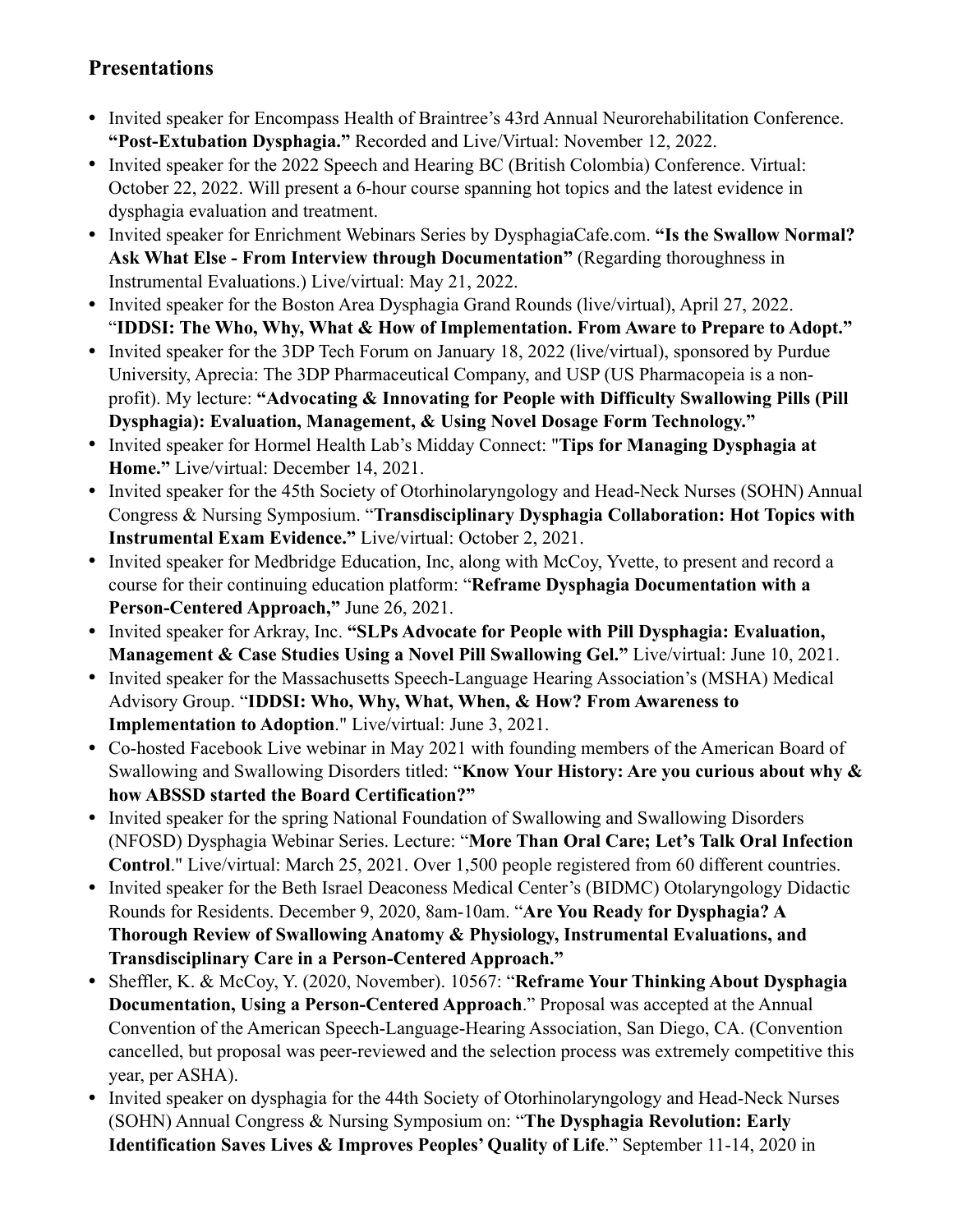Boston, MA (moved to virtual due to COVID-19 pandemic).

- Co-hosted Facebook Live webinar for the American Board of Swallowing and Swallowing Disorders titled: **Caring for Caregivers: Reducing Dysphagia-Related Caregiver Burden**. Clinicians & researchers discussing ways to support caregivers of people with dysphagia across the lifespan. (June 18, 2020)
- Co-hosted Facebook Live webinar for the American Board of Swallowing and Swallowing Disorders titled: **Telehealth Resources for Dysphagia Management During COVID-19** with Dr. Malandraki, PhD, CCC-SLP, BCS-S. (April 24, 2020)
- Invited speaker for the Boston Area Dysphagia Grand Rounds, April 15, 2020. Speaking for speechlanguage pathologists on: "**IDDSI Bitsy Steps: From Awareness to Adoption.**" Postponed due to COVID-19 pandemic.
- Invited speaker for the ARKRAY USA Lunch & Education Program on March 19, 2020 in San Juan, Puerto Rico. Title of presentation: "**Pill Dysphagia & Case Studies Using a Novel Pill Swallowing Gel.**" (Postponed/will reschedule due to cancellation of Dysphagia Research Society Annual Meeting due to COVID-19 pandemic. Recorded content for online platforms 6/2020.)
- Webinar for Summit Professional Education, recorded January 24, 2020: "**Medications: Drug-Induced Dysphagia, Complications, and Potential Treatments**."
- Collaborated with [BeckyDorner.com](http://BeckyDorner.com) & [HormelHealthLabs.com](http://HormelHealthLabs.com) to create IDDSI Staff Training Modules (January, 2020). Presented two webinars: "Testing measures for food quality control and safety," and "Testing measures for beverage quality control and safety."
- Invited speaker for the November 2019 meeting of the Massachusetts DHCC Dietetics in Health Care Communities. Collaborating with 2 dietitians to present and provide hands-on lab on the International Dysphagia Diet Standardisation Initiative (IDDSI).
- Invited speaker at the **40th annual Neurorehabilitation Conference** on Traumatic Brain Injury, Stroke, and other Neurologic Disorders in Cambridge, Massachusetts on November 17, 2019. Presenting: "**Medications: Drug-Induced Dysphagia, Complications, and Potential Treatments**."
- "**Esophageal Dysphagia**," presented at Beth Israel Deaconess Medical Center (Beth Israel Lahey Health), July, 2019.
- "**International Dysphagia Diet Standardisation Initiative (IDDSI): The Who, Why, What & How**." Live and broadcasted presentation and lab on May 22, 2019, assisting the Steward Health Care Network in implementation of IDDSI.
- Podcast with Fox Rehab (5/1/19): "**FOXCAST SLP: IDDSI** International Dysphagia Diet Standardization Initiative with Karen Sheffler." [https://www.foxrehab.org/podcast/foxcast-slp-iddsi](https://www.foxrehab.org/podcast/foxcast-slp-iddsi-international-dysphagia-diet-standardization-initiative-karen-sheffler/)[international-dysphagia-diet-standardization-initiative-karen-sheffler/](https://www.foxrehab.org/podcast/foxcast-slp-iddsi-international-dysphagia-diet-standardization-initiative-karen-sheffler/)
- Presented at the NHAND Dysphagia Conference, Saturday, March 30, 2019. Provided a live version (4.5 hours) of my talk: "**International Dysphagia Diet Standardisation Initiative (IDDSI): The**  Who, Why, What & How," for the New Hampshire Academy of Nutrition & Dietetics (NHAND). The NHAND is a state affiliate of the national Academy of Nutrition & Dietetics (AND).
- "**IDDSI: Teamwork From Regulatory Requirements to Successful Implementation**." Webinar presented on [BeckyDorner.com](http://BeckyDorner.com) on March 21, 2019, co-presenting with dietitian and long-term care nutrition expert: Brenda Richardson, MA, RDN, LD, CD, FAND.
- "**International Dysphagia Diet Standardisation Initiative (IDDSI): The Who, Why, What & How**." (Live webinars for:
	- Becky Dorner & Associates - [www.BeckyDorner.com](http://www.BeckyDorner.com), April 12, 2018;
	- Martin Bros. Distributing Co, Inc on October 10, 2018; and
	- Nutritious Lifestyles<sup>®</sup> on May 13, 2019.
- **"Revolutionize the Gold-Standard! How About a New Platinum-Standard of Personalized Medicine for Instrumental Dysphagia Evaluations?**" (Session presented on November 17, 2018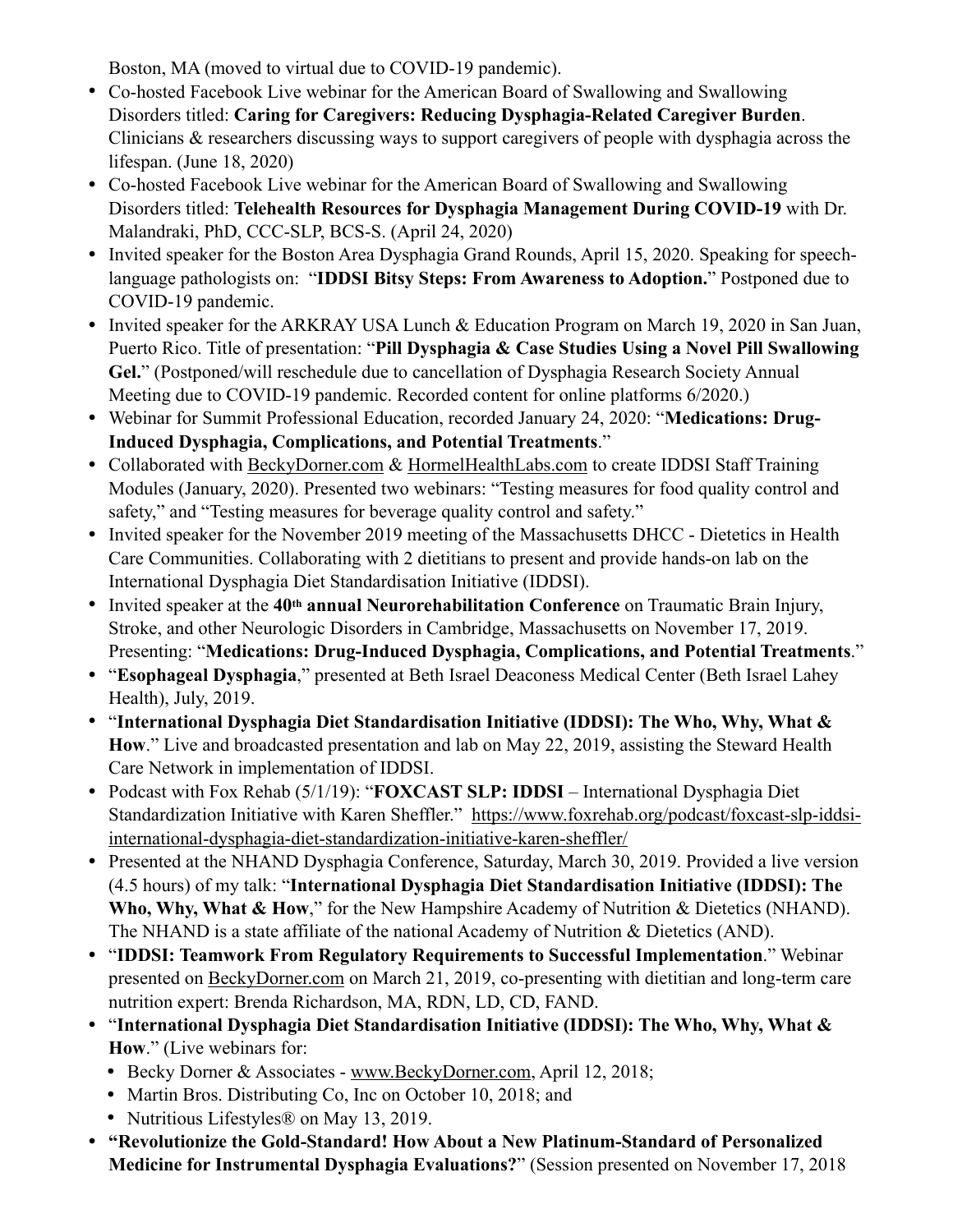at the national convention of the American Speech-Language and Hearing Association, Boston, MA).

- "**Dysphagia: Safety & Efficiency of Eating, Drinking & Taking Medications**." (Invited speaker and panelist for session titled: "3D Printing of Pharmaceuticals and Biologics to Address Unmet Medical Needs," at a *Summit Exploring 3D Printed Pharmaceuticals,* November 8, 2018, Livingston, NJ).
- "**What Every Therapist Needs to Know About Dysphagia: Swallowing Screening, Evaluation, and Treatment to Maximize Safety & Quality of Life**." (for Summit Professional Education, traveling to present this live, one-day course around the country, in May, June & October of 2018. Now available online).
- "**What Do I See? Analyzing Interesting Videofluoroscopic Swallow Studies**." (Live webinar for [SpeechPathology.com/Continued.com,](http://SpeechPathology.com/Continued.com) February 6, 2018).
- "**Videofluoroscopy: Safety & Efficiency and Underlying Structure & Physiology.**" (Live webinar for [SpeechPathology.com,](http://SpeechPathology.com) June 8, 2017).
- **International Dysphagia Diet Standardisation Initiative (IDDSI) Presentations for Hormel Foods-Hormel Health Labs** (Live webinar April 2017; Live presentations in the Hormel booth at the Food & Nutrition Conference & Expo, Chicago, October, 2017; and Live presentation at a Navigator Meeting in Tampa, March 6, 2018)
- **"Medications & Eating and Swallowing Safely.**" Presented at BIDMC, 2016.
- Geriatric Conference 2015 at Newton-Wellesley Hospital: "**Preventing Hospital Acquired Aspiration Pneumonia: Simple Strategies that Save Lives**." (10/30/15)
- Nutricia: Advance Medical Nutrition: "**Thickened Liquids: One Tool in Our Dysphagia Toolbox**." (Live Webinar, 7/30/15. Recorded webinar on Nutricia Learning Center.)
- MGH Institute of Health Professions: "**Are You Ready for Dysphagia?**" (4-hour seminar to SLP graduate students, 7/2/15)
- Tufts University Dental School: "**Speech-Language Pathology and the Dental Patient."**  (5/2013-12/2013 and 2/2016)
- 2011 ASHA National Convention in San Diego, CA: 2-hour seminar on "**Lateral Medullary Syndrome and Dysphagia: Literature Analysis and Case Studies.**" (11/18/11)
- PCAC presentation at Carney Hospital: "**Hospital Acquired Aspiration Pneumonia and Pneumonitis.**" (9/13/11)
- Noon Conference at Carney Hospital: "**Posterior Circulation Strokes**" (4/23/10).
- Noon Conference at Carney Hospital: "**Holistic Approach to Dysphagia: Not Just About Aspiration Anymore**" (1/29/09)
- Schwartz Rounds Presentation: "**Use of Tube Feeding in Patients with Dementia**" (2005)
- Many Noon Conferences on Role of SLP in acute care and on Dysphagia for the physicians, residents and house officers (2000-2013).
- NICHE (Nurses Improving Care for Health-system Elders) presentations to nurses (2013).

# **Publications (printed manuscripts only; does not include electronic publications)**

Sheffler, K. (2022). Post-extubation dysphagia. *ORL-Head and Neck Nursing. 40*(1), 6-15.

Sheffler, K. (2018). The power of the toothbrush. *The ASHA Leader, 23*, 50-57. doi:10.1044/leader. FTR1.23052018.50 <https://leader.pubs.asha.org/article.aspx?articleid=2679429>